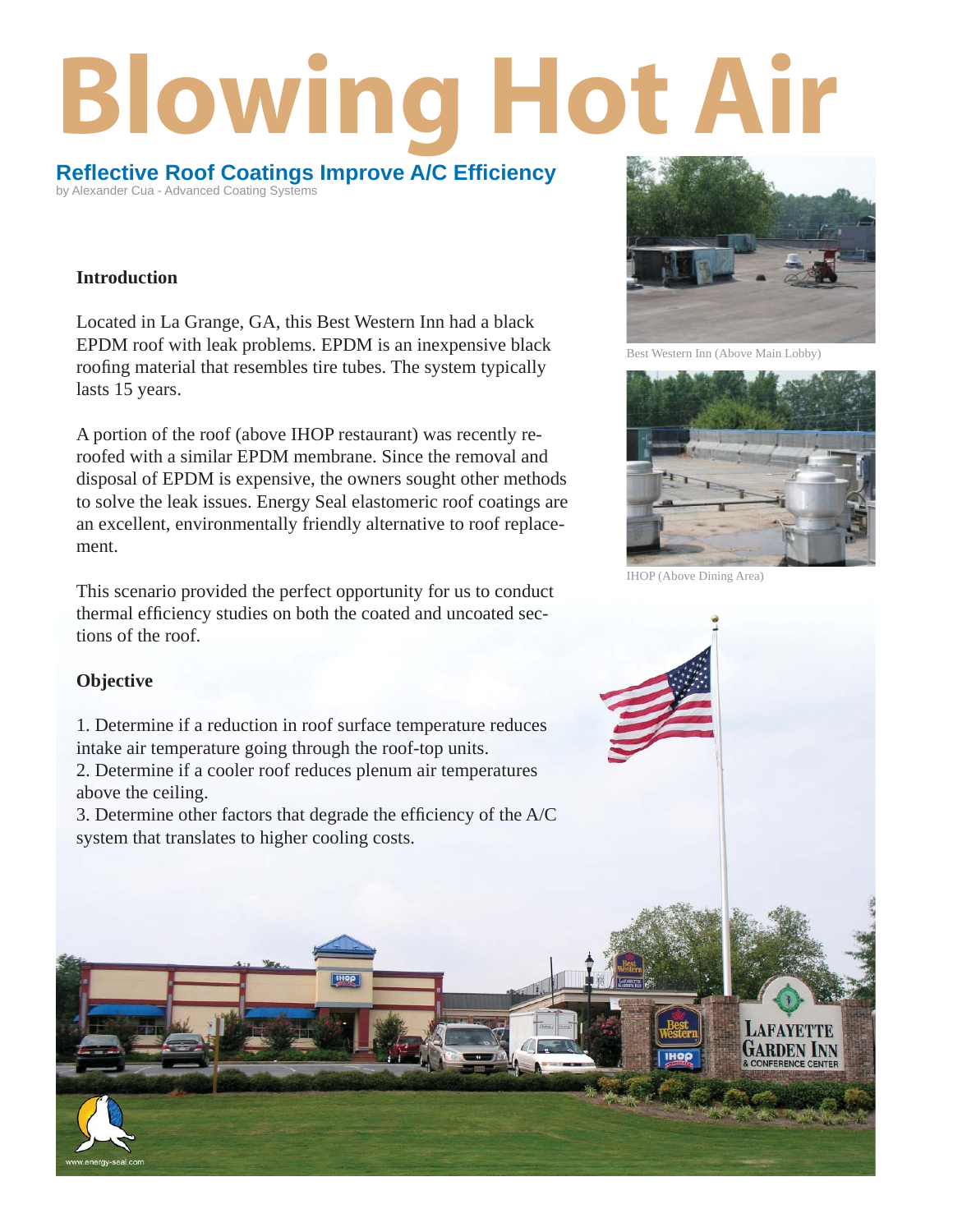# **The Rooftop**



Infrared Thermography taken on July 26, 2005 at 2:00PM clearly shows extreme roof temperatures on a black, non-reflective roof system.

## **Rooftop Data before Coating Application**

| <b>Time</b> | <b>Ground</b><br><b>Ambient</b> | <b>Roof</b><br><b>Ambient</b> | <b>Roof</b><br><b>Surface</b> | <b>Rooftop</b><br>A/C |
|-------------|---------------------------------|-------------------------------|-------------------------------|-----------------------|
| 11:00AM     | $89.2$ <sup>°</sup> F           | $99.7$ °F                     | $149.0$ °F                    | $94.6^{\circ}$ F      |
| 12:00NN     | $94.3^{\circ}F$                 | $102.9$ °F                    | $170.0$ <sup>o</sup> F        | $97.9$ °F             |
| 1:00PM      | 94.8°F                          | $106.2$ <sup>o</sup> F        | $172.0$ <sup>o</sup> F        | $103.1$ °F            |
| 2:00PM      | $97.5^{\circ}F$                 | $106.5$ °F                    | $176.5$ °F                    | $104.9$ °F            |
| 3:00PM      | $95.9$ °F                       | $113.5$ °F                    | $165.0$ <sup>o</sup> F        | $103.9$ °F            |
| 4:00PM      | $96.6^{\circ}F$                 | 110.3°F                       | $168.0$ <sup>o</sup> F        | 101.7°F               |
| 5:00PM      | $95.5^{\circ}$ F                | $103.5$ °F                    | $151.0$ <sup>o</sup> F        | $99.0$ <sup>°</sup> F |

\*Measurements taken July 26, 2005

These initial readings were taken at the first heat wave of the season in La Grange, GA. We had a heat index of 105°F and at 2:00PM roof surface temperature reached a whopping 181°F on certain sections of the black EPDM roof. For this study, we took lowest reading from 6 test points all over the roof.

On average, a black, non-reflective roof raises the ambient air temperature on the roof about 10°F (10%). I was getting lower readings from thermocouples placed near the  $A/C$  units. Airflow had a cooling effect on the thermocouples (even with cones), thus lowering the measured temperature. Direct sunlight also skewed the readings so we had to keep the thermocouples in the shade for the duration of the test.

## **Rooftop Data after Coating Application**

|                                    |                                 |                               | .                                 |                                 |                               |                                    |  |  |
|------------------------------------|---------------------------------|-------------------------------|-----------------------------------|---------------------------------|-------------------------------|------------------------------------|--|--|
| <b>Time</b>                        | <b>Ground</b><br><b>Ambient</b> | <b>Roof</b><br><b>Ambient</b> | <b>Uncoated</b><br><b>Surface</b> | <b>Coated</b><br><b>Surface</b> | <b>BWA/C</b><br><b>Coated</b> | <b>Ihop A/C</b><br><b>Uncoated</b> |  |  |
| 11:00AM                            | 88.9°F                          | $96.8$ °F                     | $149.0$ °F                        | $91.0$ <sup>°</sup> F           | $97.9$ °F                     | $102.9$ °F                         |  |  |
| 12:00NN                            | $92.5^{\circ}F$                 | 98.5°F                        | 159.0°F                           | $93.2$ °F                       | 98.3°F                        | $103.2$ °F                         |  |  |
| 1:00PM                             | $92.9^{\circ}F$                 | 99.3°F                        | $163.0$ °F                        | $94.2^{\circ}F$                 | 98.6°F                        | $103.9$ °F                         |  |  |
| 2:00PM                             | 93.2°F                          | 99.8°F                        | $168.2$ <sup>°</sup> F            | 94.5°F                          | 98.5°F                        | $104.2$ <sup>o</sup> F             |  |  |
| 3:00PM                             | $93.0$ °F                       | 99.9°F                        | $165.0$ °F                        | 94.4°F                          | $98.5^{\circ}F$               | $104.1^{\circ}F$                   |  |  |
| 2005<br>*Megeuremente taken August |                                 |                               |                                   |                                 |                               |                                    |  |  |

\*Measurements taken August 4, 2005

These readings were taken a few days after the roof was coated with Energy Seal reflective roof coatings. There was a significant reduction in roof surface temperatures! The uncoated area measured 168.2°F; the coated area was 94.5°F. It is a heat reduction of 73.7°F or 98%. Even air around the coated and uncoated A/C units had a temperature differential of almost 5°F.

# **Test Methods**

## **Ambient Air Temperature**

We used a Radio Shack ambient air thermometer and thermocouples. All units were given 1 hour to normalize before readings were taken. All readings were taken with the probes in the shade and placed in close proximity to the test area.

# **Roof Surface Temperature**

We used a Raytek Raynger non-contact thermometer.

## **Thermal Imaging**

We used an IR-Insight Infrared Camera. An invaluable tool that allowed us to view the heat gain on the A/C units more accurately than any thermometer could provide.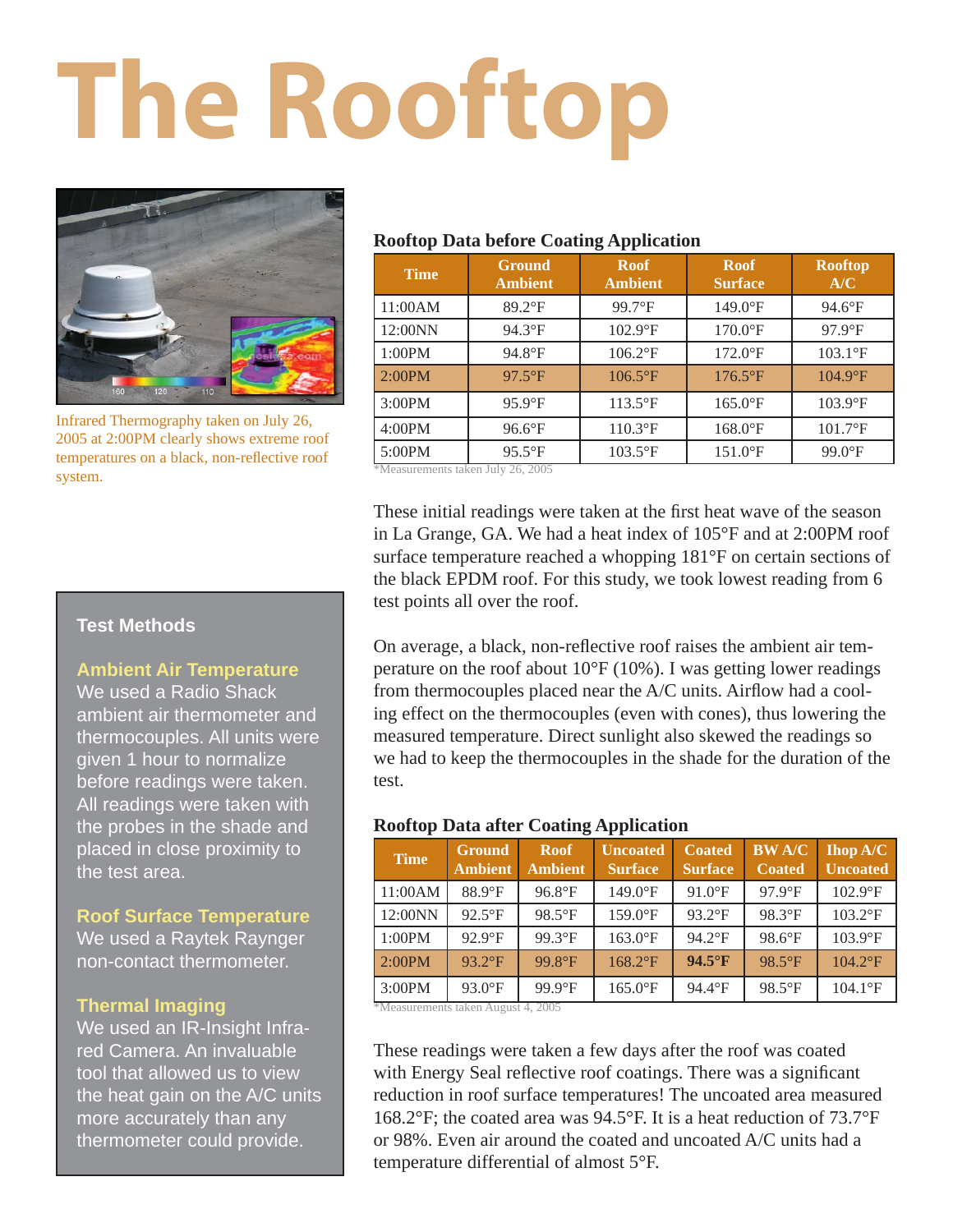# **Rooftop A/C**



**IHOP Roof (Uncoated Area)** Infrared Thermography taken on July 26, 2005 at 2:00PM clearly shows higher temperatures near the roof due to superheated air on the roof surface.



**Best Western Inn Roof (Partially Coated)** Infrared Thermography taken on August 4, 2005 at 2:00PM. The evaporator coils on this unit are running cooler and more efficiently since the surrounding air temperature has been lowered by Energy Seal reflective roof coatings.

**"The uncoated area measured 168.2°F; the coated area was 94.5°F. A heat reduction of 73.7°F or 98%."**



Best Western Inn Roof (Readings taken near A/C above.)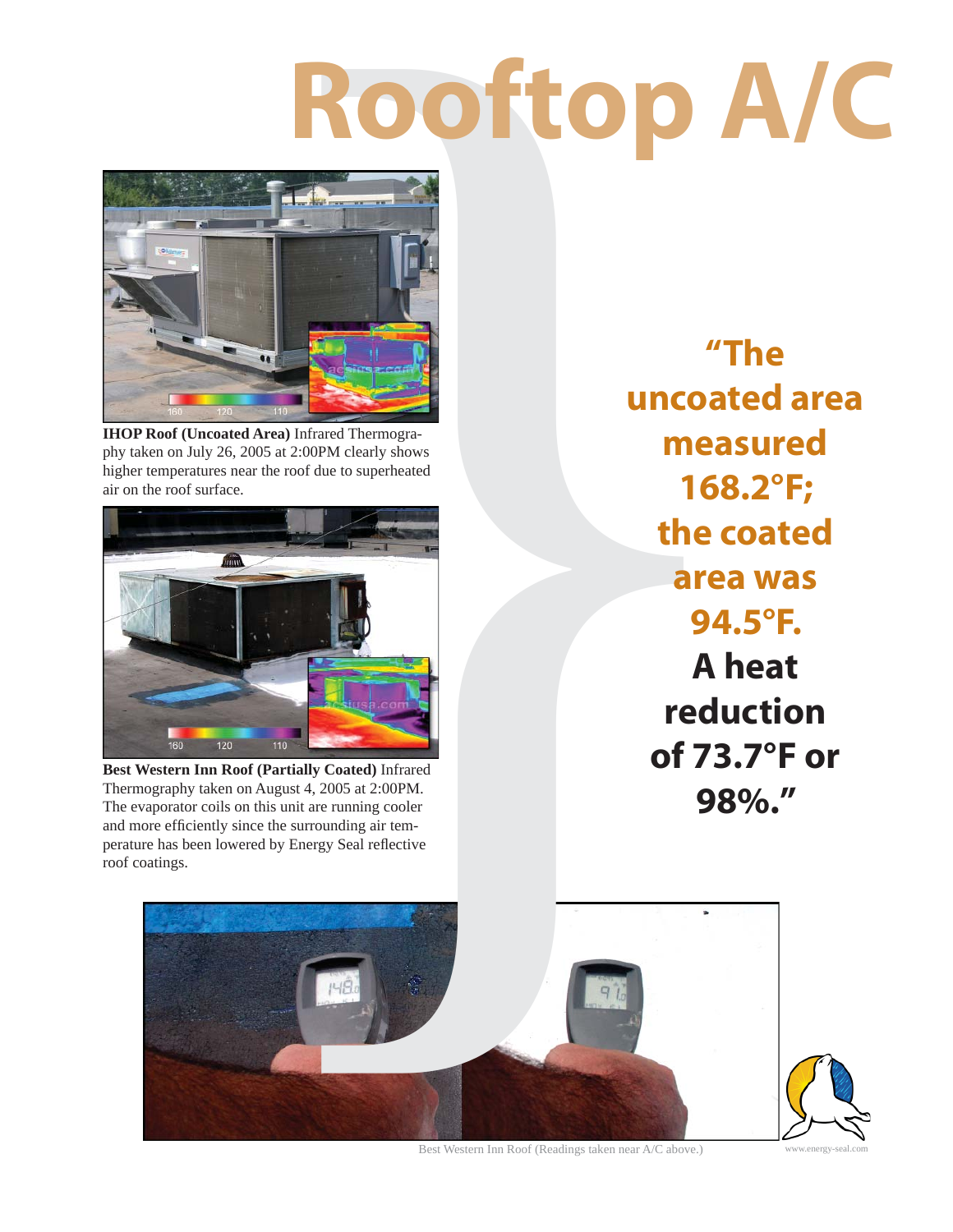# **The Plenum**

The plenum is the space between a false ceiling and the actual ceiling that serves as a distribution area for heating or cooling systems. For unducted air returns, this is also called the return plenum and a significant amount of cooling energy is lost here.

So much attention has been placed on achieving optimum R-values and SEER ratings that almost no emphasis was given to efficiency lost during distribution. The heat load on the roof raises plenum temperatures significantly and this directly affects the cooling efficiency of the system since cool air is being reheated as it enter the plenum and then re-cooled.

**"A temperature reduction of 11.5°F at the plenum translates to a** 

**34.8% decrease in cooling load."**



Best Western Inn (Below Coated Roof)

or a reduction of 11.5°F. The supply temperature was 60°F and this translates to a 34.8% decrease in cooling load. As of this writing, the test area was limited to 1/3 of the entire roof surface. **The temperature differential would have been greater if the entire roof was**  coated with Energy Seal reflective roof coatings.